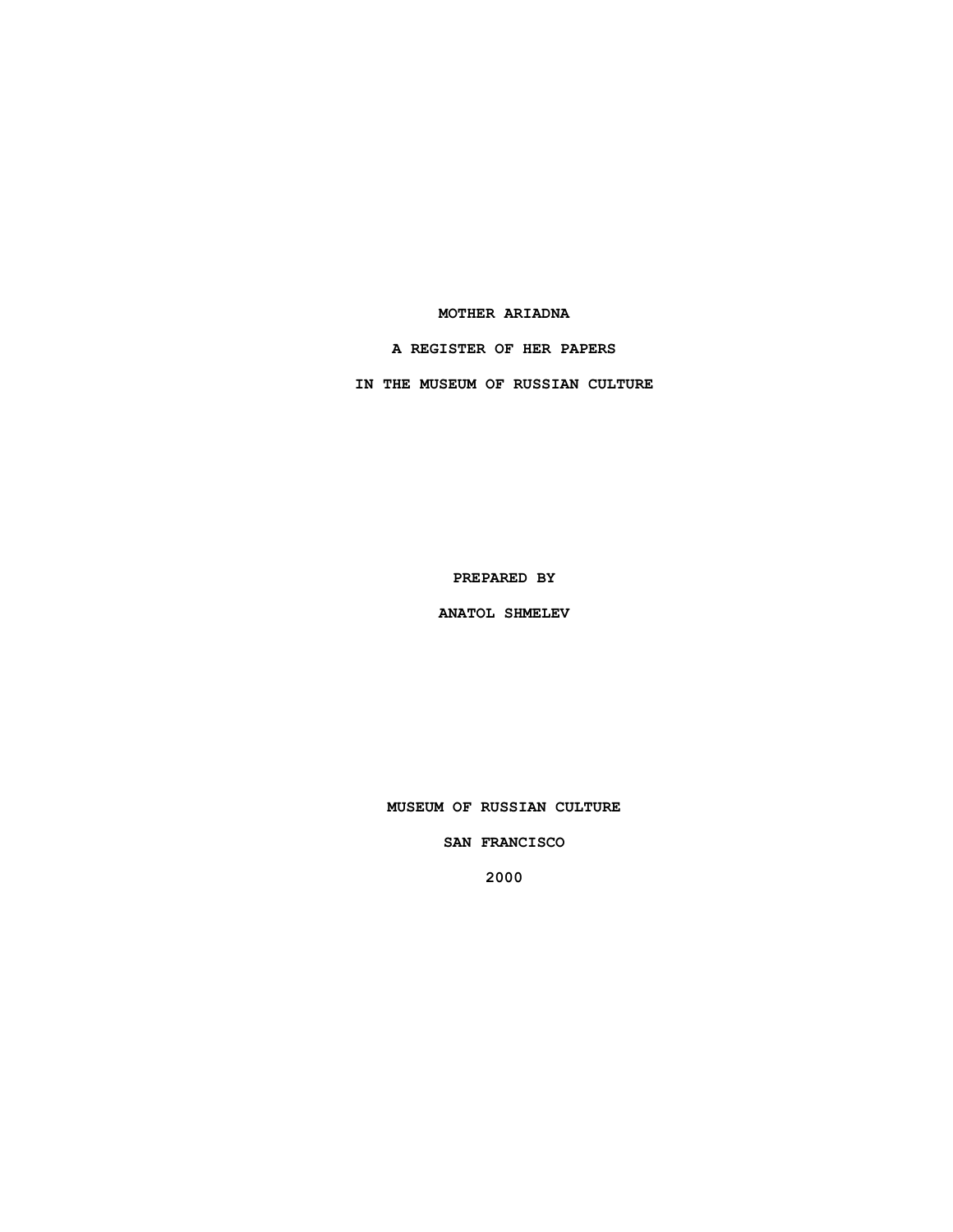#### **SCOPE AND CONTENT NOTE**

#### **MOTHER ARIADNA PAPERS**

**This collection consists of materials relating to the history of the Bogoroditse-Vladimirskaia zhenskaia obitel' (convent) in Harbin and Shanghai, China, and San Francisco, California. There are also biographical materials relating to Abbess Rufina, Ariadna's predecessor, who founded the convent in Harbin in 1924 and led it through its first 13 years (Rufina died in Shanghai in 1937). The convent remained in the care of Abbess Ariadna through the Second World War, evacuation from China and reestablishment in San Francisco in 1948.**

**Detailed processing and preservation microfilming for these materials were made possible by a generous grant from the National Endowment for the Humanities and by matching funds from the Hoover Institution and Museum of Russian Culture. The grant also provides depositing a microfilm copy in the Hoover Institution Archives. The original materials and copyright to them (with some exceptions) are the property of the Museum of Russian Culture, San Francisco. A transfer table indicating corresponding box and reel numbers is appended to this register.**

**The Hoover Institution assumes all responsibility for notifying users that they must comply with the copyright law of the United States (Title 17 United States Code) and Hoover Rules for the Use and Reproduction of Archival Materials.**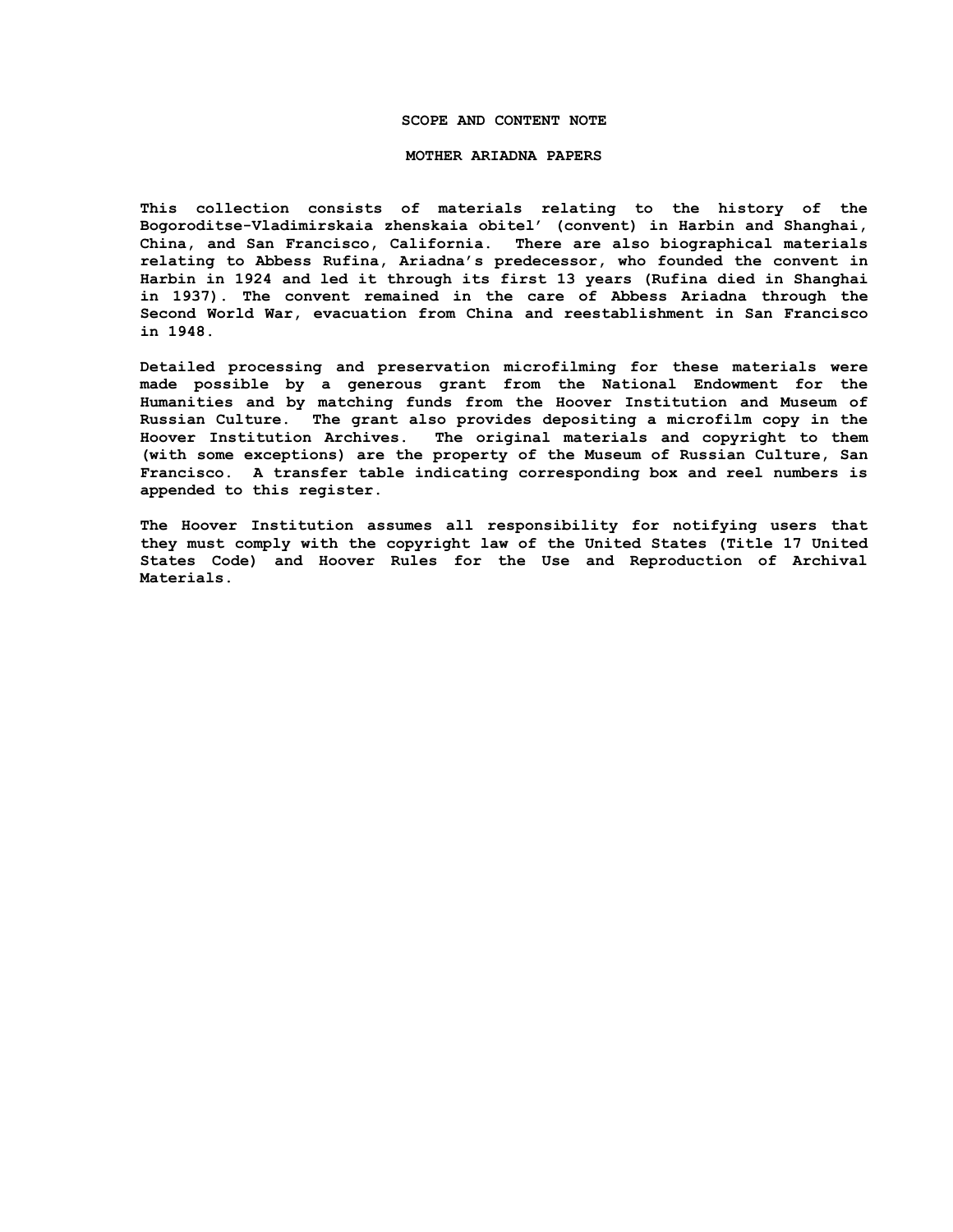## **REGISTER**

# **MOTHER ARIADNA PAPERS**

## **SERIES DESCRIPTION:**

| Box Nos | Series                                                                                                                                                                                                                                       |
|---------|----------------------------------------------------------------------------------------------------------------------------------------------------------------------------------------------------------------------------------------------|
| 1       | BIOGRAPHICAL FILE, 1952-1983. Addresses, congratulatory<br>letters and curriculum vitae, arranged alphabetically by<br>physical form                                                                                                         |
| 1       | <b>(RUSSIAN</b><br><b>BOGORODITSE-VLADIMIRSKAIA</b><br><b>ZHENSKAIA</b><br>OBITEL'<br>CONVENT OF OUR LADY OF VLADIMIR) FILE, 1935-1984.<br>Book,<br>clippings, printed matter, and subject file, arranged<br>alphabetically by physical form |